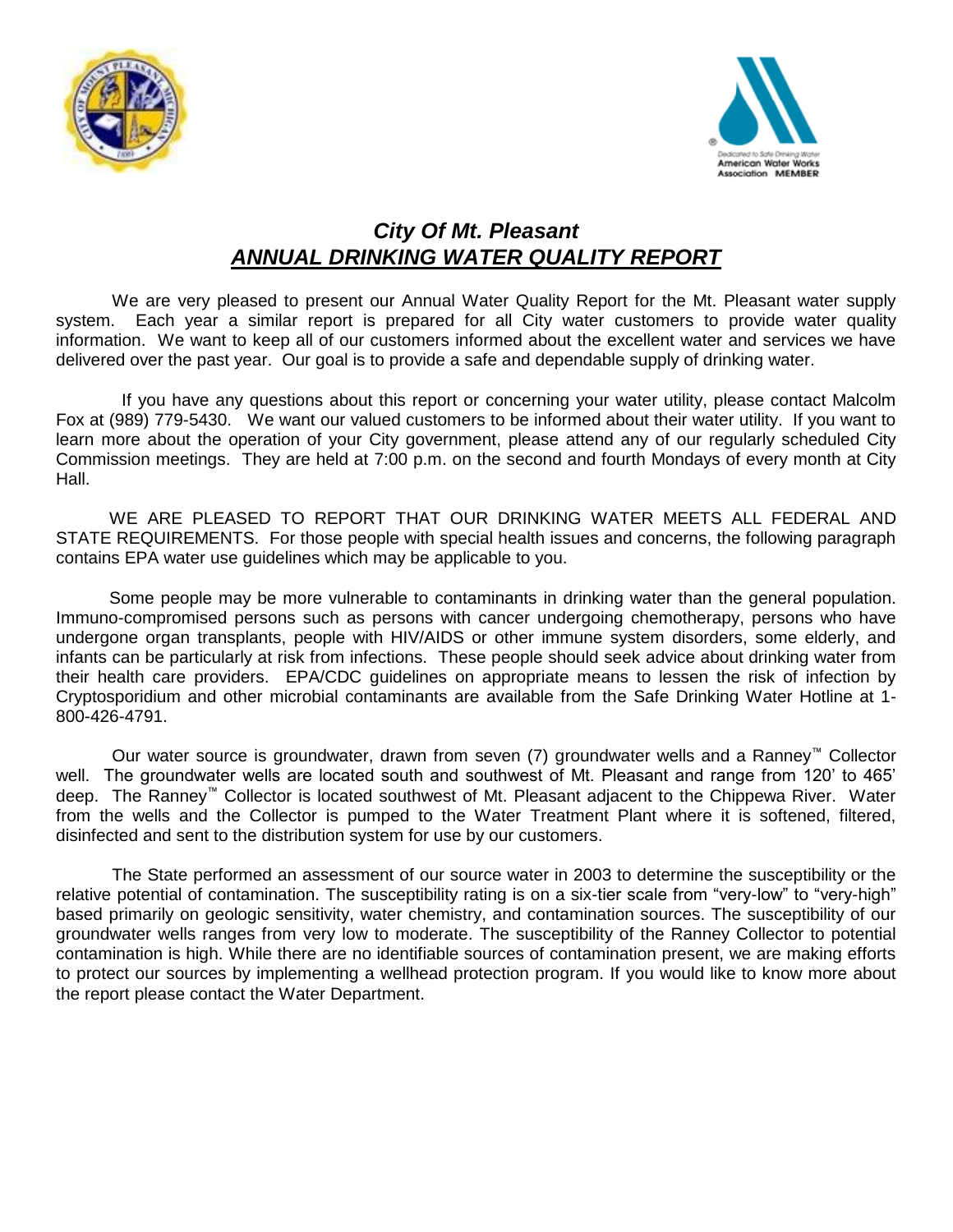The Mt. Pleasant Water Department routinely monitors for contaminants in your drinking water according to Federal and State laws and sampling schedule directives. The Test Results Table on the following page shows the results of our monitoring for the period of January 1<sup>st</sup> to December 31<sup>st</sup>, 2015. Drinking water, including bottled water, may be reasonably expected to contain at least small amounts of some contaminants. The presence of contaminants does not necessarily indicate that water poses a health risk. More information about contaminants and potential health effects can be obtained by calling the EPA's Safe Drinking Water Hotline at 1-800-426-4791.

The sources of drinking water (both tap and bottled water) include rivers, lakes, streams, ponds, reservoirs, springs, and wells. As water travels over the surface of the land or through the ground, it dissolves naturally-occurring minerals and, in some cases, radioactive material, and can pick up substances resulting from the presence of animals or from human activity.

## *Contaminants that may be present in source water :*

Microbial contaminants, such as viruses and bacteria, which may come from sewage treatment plants, septic systems, agricultural livestock operations, and wildlife. Inorganic contaminants, such as salts and metals, which can be naturally-occurring or result from urban storm water run-off, industrial, or domestic wastewater discharges, oil and gas production, mining, or farming.

Pesticides and herbicides, which may come from a variety of sources such as agriculture, urban storm water run-off, and residential uses. Organic chemical contaminants, including synthetic and volatile organic chemicals, which are by-products of industrial processes and petroleum production, and can also come from gas stations, urban storm water run-off, and septic systems. Radioactive contaminants, which can be naturally-occurring or be the result of oil and gas production and mining activities.

In order to ensure that tap water is safe to drink, the EPA prescribes regulations which limit the amount of certain contaminants in water provided by public water systems. FDA regulations establish limits for contaminants in bottled water which must provide the same protection for public health.

Presented below you will find many terms and abbreviations that might not be familiar to you. To help you better understand these terms, we've provided the following definitions:

*Non-Detects (ND)* - Laboratory analysis indicates that the constituent is not present.

*NA* - Not applicable.

**Parts per million (ppm) or Milligrams per liter (mg/l)** - A measure of the concentration of an element in water. One part per million is equivalent to one minute in two years, or one inch in sixteen miles.

**Parts per billion (ppb) or Micrograms per liter** - A measure of the concentration of an element in water. One part per billion is equivalent to one minute in 2,000 years, or one inch in sixteen thousand miles.

*Nephelometric Turbidity Unit (NTU)* - Turbidity is a measure of the clarity of the water. We monitor turbidity because it is a good indicator of the effectiveness of our filtration system. Turbidity in excess of 5 NTU is just noticeable to the average person.

*Action Level (AL)* - The concentration of a contaminant which, if exceeded, triggers treatment or other requirements which a water system must follow.

*Treatment Technique (TT)* - A treatment technique is a required process intended to reduce the level of a contaminant in drinking water.

*Maximum Contaminant Level* - The "Maximum Allowed" (MCL) is the highest level of a contaminant that is allowed in drinking water. MCLs are set as close to the MCLGs as feasible using the best available treatment technology.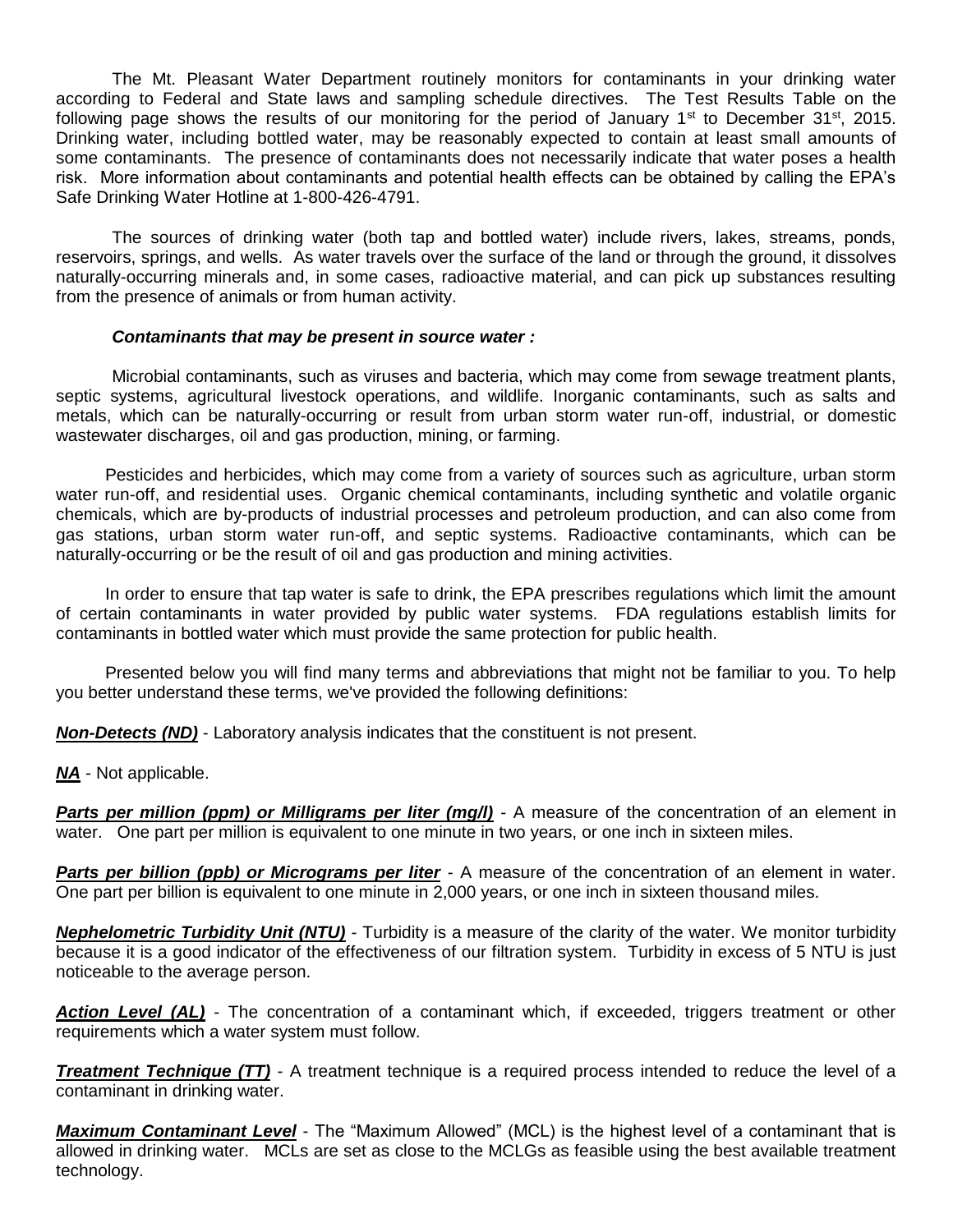*Maximum Contaminant Level Goal* - The "Goal" (MCLG) is the level of a contaminant in drinking water below which there is no known or expected risk to health. MCLGs allow for a margin of safety.

*Maximum Residual Disinfectant Level or MRDL -* The highest level of a disinfectant allowed in drinking water. There is convincing evidence that addition of a disinfectant is necessary for control of microbial contaminants.

*Maximum Residual Disinfectant Level Goal (MRDLG) -* The level of a drinking water disinfectant below which there is no known or expected risk to health. MRDLGs do not reflect the benefits of the use of disinfectants to control microbial contaminants.

*Unregulated contaminants* are those for which the EPA has not established drinking water standards. The City of Mt. Pleasant is monitoring for additional contaminants under the EPA's Unregulated Contaminant Monitoring Regulation (UCMR). The information collected under the UCMR will help the EPA determine future drinking water regulations. The results of the monitoring are available upon request.

## **Test results are from 2015 unless otherwise noted.**

| <b>TEST RESULTS TABLE</b>                                                                              |                  |                          |                     |                          |                      |                                                      |  |  |  |  |  |
|--------------------------------------------------------------------------------------------------------|------------------|--------------------------|---------------------|--------------------------|----------------------|------------------------------------------------------|--|--|--|--|--|
| Contaminant                                                                                            | Violation<br>Y/N | Level<br>Detected        | Unit<br>Measurement | MCL-Max<br>Allowed       | <b>MCLG</b>          | Likely Source of Contamination                       |  |  |  |  |  |
| <b>Regulated Physical Substances</b>                                                                   |                  |                          |                     |                          |                      |                                                      |  |  |  |  |  |
| 1. Turbidity<br>lowest % samples meeting<br>treatment limits (where 100%<br>indicates full compliance) | N <sub>o</sub>   | 100%                     | <b>NTU</b>          | <b>TT</b>                | n/a                  | Naturally present in the<br>environment, soil runoff |  |  |  |  |  |
| $max =$                                                                                                |                  | 0.10                     |                     |                          |                      |                                                      |  |  |  |  |  |
| <b>Regulated Inorganic Substances</b>                                                                  |                  |                          |                     |                          |                      |                                                      |  |  |  |  |  |
| 2. Copper<br>$90^{th}$ % =<br># exceeding $AL =$                                                       | N <sub>0</sub>   | 31<br>$\overline{0}$     | ppb                 | $AL=1300$                | 1300                 | Corrosion of household plumbing<br>systems           |  |  |  |  |  |
| 3. Fluoride<br>$Range =$<br>$Maximum =$                                                                | N <sub>0</sub>   | $0.0 - 1.1$<br>1.1       | ppm                 | $\overline{\mathcal{L}}$ | $\overline{4}$       | Water additive to promote strong<br>teeth            |  |  |  |  |  |
| 4. Lead<br>$90^{th}$ % =<br># exceeding $AL =$                                                         | N <sub>o</sub>   | $\mathbf{0}$<br>$\Omega$ | ppb                 | $AL=15$                  | $\Omega$             | Corrosion of household plumbing<br>systems           |  |  |  |  |  |
| Chlorine<br>5.<br>$Range =$<br>Running $Ave =$                                                         | N <sub>o</sub>   | $0.5 - 0.8$<br>0.5       | ppm                 | $MRDL =$<br>4            | <b>MRDLG</b><br>$=4$ | Water additive used to control<br>microbes           |  |  |  |  |  |
| Regulated Volatile Organic Contaminants (monitored in the distribution system)                         |                  |                          |                     |                          |                      |                                                      |  |  |  |  |  |
| 6. TTHM<br>[Total trihalomethanes]<br>$range =$<br>Locational Running<br>$Ave =$                       | N <sub>o</sub>   | 59-75<br>67              | ppb                 | 80                       | $\Omega$             | By-product of drinking water<br>chlorination         |  |  |  |  |  |
| 7. HAA5 (Haloacetic<br>Acids5)<br>$Range =$<br>Locational<br>Running $Ave =$                           | N <sub>o</sub>   | $12 - 20$<br>18          | ppb                 | 60                       | n/a                  | By-product of drinking water<br>chlorination         |  |  |  |  |  |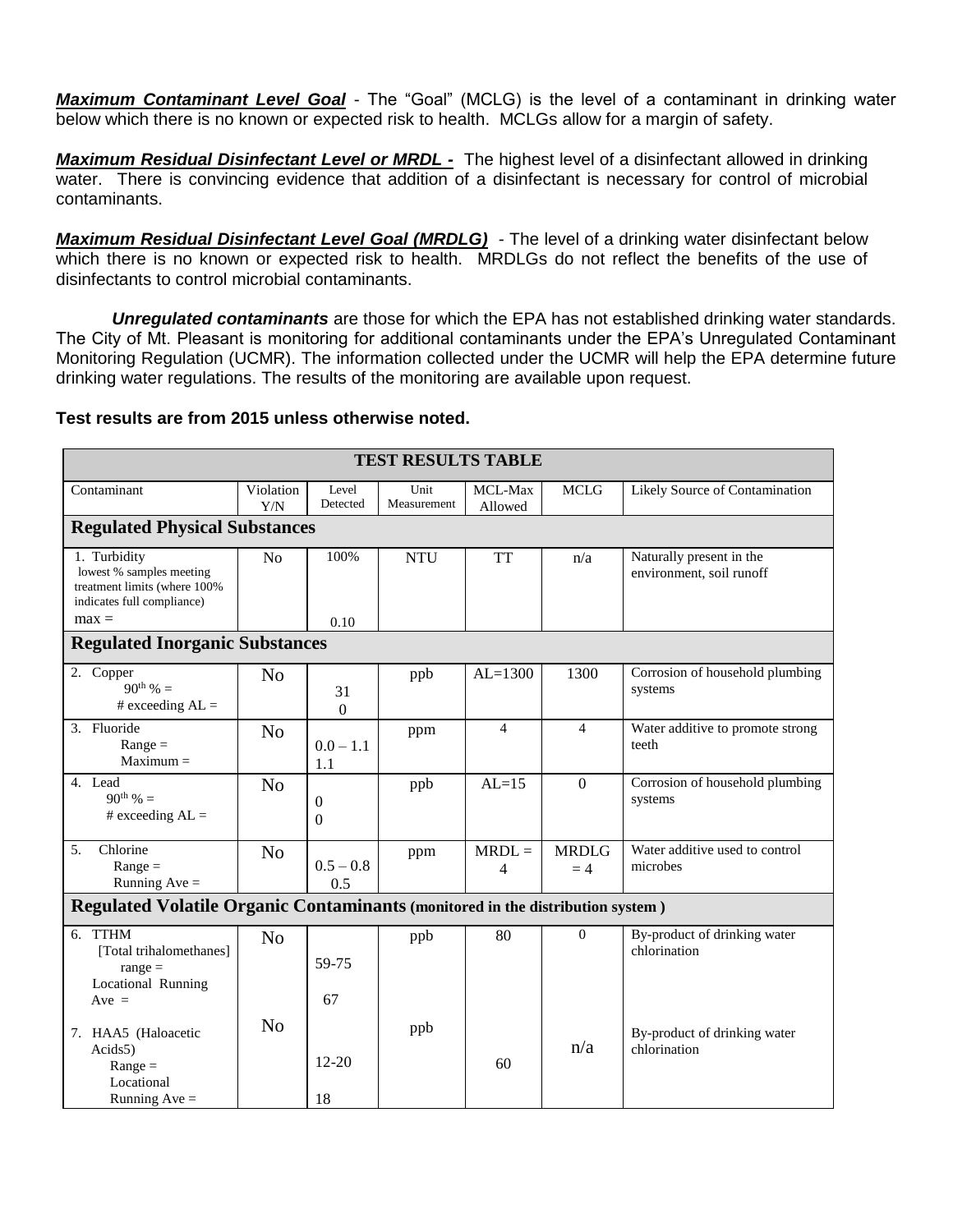| Unregulated Contaminants (monitored at the Water Treatment Plant tap)**             |                  |                   |                     |            |             |                                          |  |  |  |  |
|-------------------------------------------------------------------------------------|------------------|-------------------|---------------------|------------|-------------|------------------------------------------|--|--|--|--|
| Contaminant                                                                         | Violation<br>Y/N | Level<br>Detected | Unit<br>Measurement | <b>MCL</b> | <b>MCLG</b> | Likely Source of Contamination           |  |  |  |  |
| Sodium<br>8.                                                                        | No               | 54                | ppm                 | none       | none        | Erosion of natural deposits              |  |  |  |  |
| 9. Chromium                                                                         | N <sub>o</sub>   | ND                | ppb                 | none       | none        | Erosion of natural deposits              |  |  |  |  |
| 10. Molybdenum*                                                                     | N <sub>o</sub>   | 1.4               | ppb                 | none       | none        | Erosion of natural deposits              |  |  |  |  |
| 11. Strontium*                                                                      | N <sub>o</sub>   | 230               | ppb                 | none       | none        | Erosion of natural deposits              |  |  |  |  |
| 12. Vanadium*                                                                       | N <sub>o</sub>   | < 0.2             | ppb                 | none       | none        | Erosion of natural deposits              |  |  |  |  |
| 13. Chromium,<br>Hexavalent*                                                        | N <sub>o</sub>   | 0.47              | ppb                 | none       | none        | Erosion of natural deposits              |  |  |  |  |
| 14. Chlorate*                                                                       | N <sub>o</sub>   | 230               | ppb                 | none       | none        | Byproduct of drinking water disinfection |  |  |  |  |
| Unregulated Contaminants (monitored at the Distribution System Maximum Residence)** |                  |                   |                     |            |             |                                          |  |  |  |  |
| 15. Molybdenum*                                                                     | N <sub>o</sub>   | 1.4               | ppb                 | none       | none        | Erosion of natural deposits.             |  |  |  |  |
| 16. Strontium*                                                                      | N <sub>o</sub>   | 250               | ppb                 | none       | none        | Erosion of natural deposits.             |  |  |  |  |
| 17. Chromium, Hexavalent*                                                           | N <sub>o</sub>   | 0.42              | ppb                 | none       | none        | Erosion of natural deposits              |  |  |  |  |
| 18. Chlorate*<br>$\mathcal{L}$<br>2011<br>$\star$ n 1.                              | N <sub>o</sub>   | 300               | ppb                 | none       | none        | Byproduct of drinking water disinfection |  |  |  |  |

*\* Results are from 2014*

\*\*Unregulated contaminants are those for which the EPA has not established drinking water standards. Monitoring helps the EPA to determine where certain contaminants occur and whether it needs to regulate those contaminants.

As you can see by the test results table, our system had no MCL violations. We're proud that your drinking water meets or exceeds all Federal and State requirements. More information about contaminants and potential health effects can be obtained by calling the Environmental Protection Agency's Safe Drinking Water Hotline at 1-800-426-4791.

MCLs are set at very stringent levels. To understand the possible health effects described for many regulated constituents, a person would have to drink two (2) liters of water everyday, which is approximately eight (8) - 8 ounce glasses of water, at the MCL level for a lifetime to have a one-in-a-million chance of having the described health effect. We constantly monitor the water supply for various constituents. Tests were performed for an additional 130 chemicals, where no detectable concentrations were found.

If present, elevated levels of lead can cause serious health problems, especially for pregnant women and young children. Lead in drinking water is primarily from materials and components associated with service lines and home plumbing. The City of Mt. Pleasant is responsible for providing high quality drinking water, but cannot control the variety of materials used in plumbing components. When your water has been sitting for several hours, you can minimize the potential for lead exposure by flushing your tap for 30 seconds to 2 minutes before using water for drinking or cooking. If you are concerned about lead in your water, you may wish to have your water tested. Information on lead in drinking water, testing methods, and steps you can take to minimize exposure is available from the Safe Drinking Water Hotline or at http://www.epa.gov/safewater/lead.